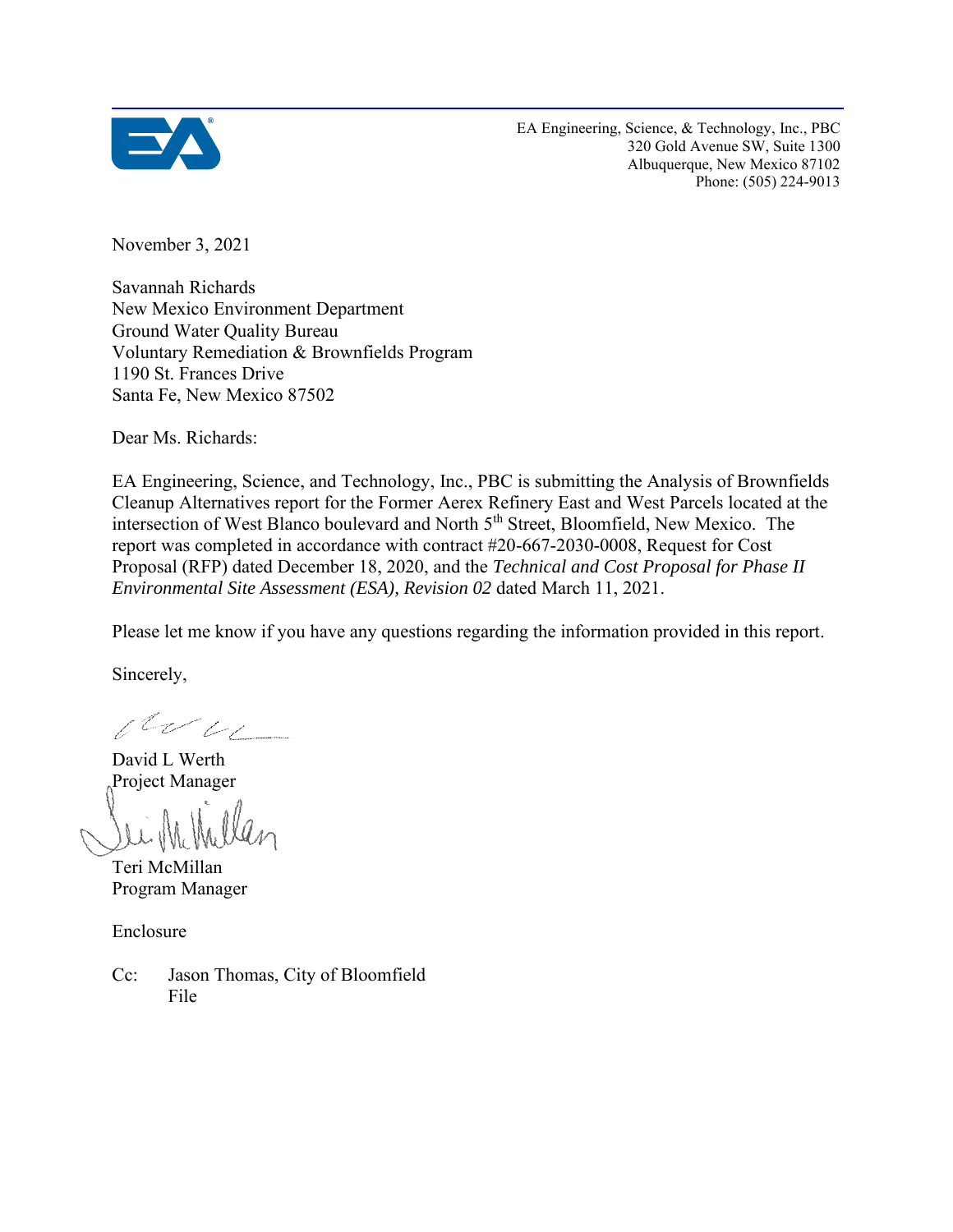

# **ANALYSIS OF BROWNFIELDS CLEANUP ALTERNATIVES FORMER AEREX REFINERY EAST AND WEST PARCELS W. BLANCO BLVD. & N. 5TH ST. BLOOMFILED, NEW MEXICO QTRAK 21-246**

Prepared by:

EA Engineering, Science, and Technology, Inc., PBC 320 Gold Avenue SW, Suite 1300 Albuquerque, New Mexico 87102

October 2021

EA Project No. 1607101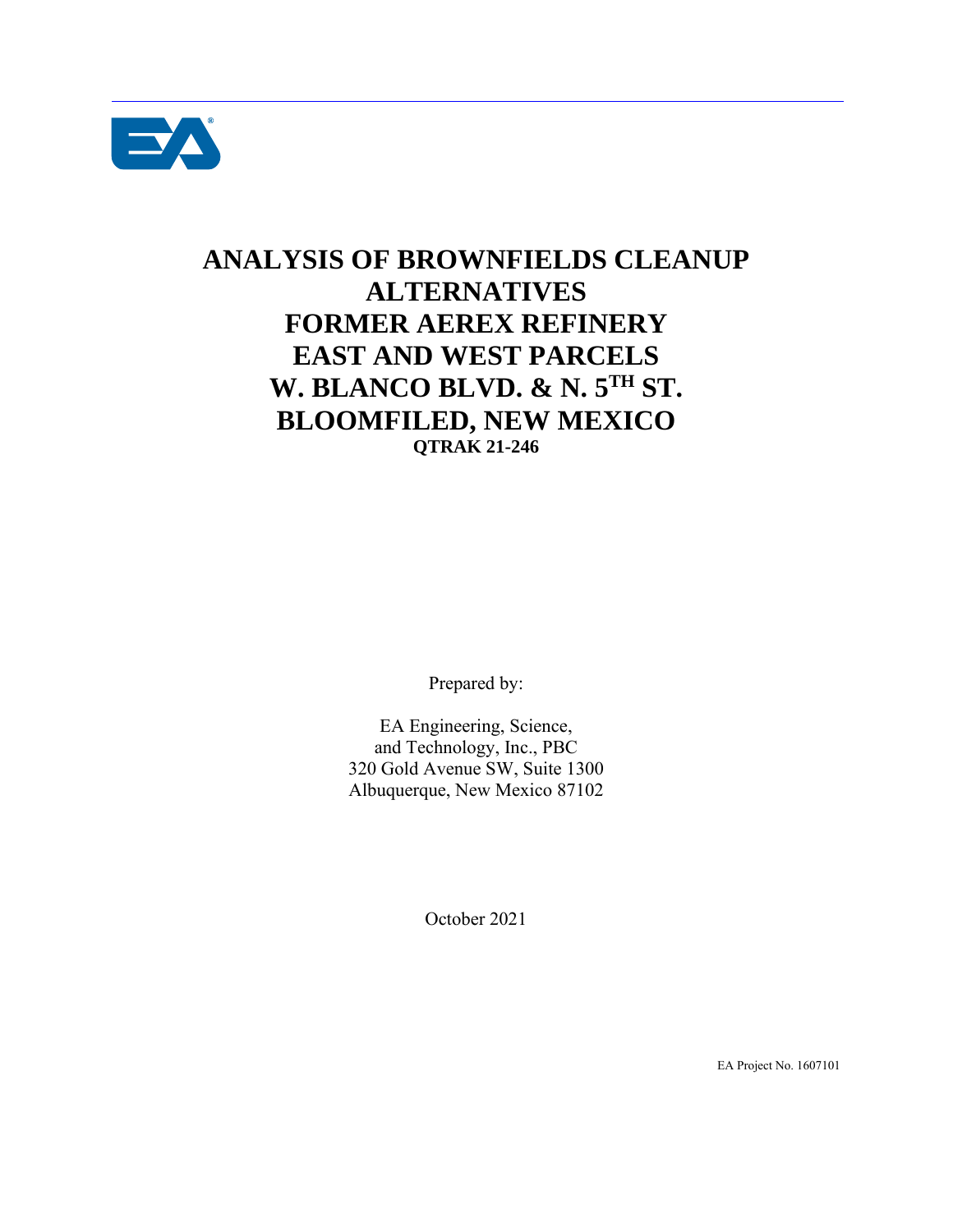

EA Engineering, Science, & Technology, Inc., PBC 320 Gold Avenue SW, Suite 1300 Albuquerque, New Mexico 87102 Phone: (505) 224-9013

#### **ANALYSIS OF BROWNFIELDS CLEANUP ALTERNATIVES FORMER AEREX REFINERY EAST AND WEST PARCELS W. BLANCO BLVD. & N. 5TH ST. BLOOMFILED, NEW MEXICO QTRAK 21-246**

Prepared by:

EA Engineering, Science, and Technology, Inc., PBC 320 Gold Avenue SW, Suite 1300 Albuquerque, New Mexico

Project Manager

Teri McMillan Date

Program Manager

November 3, 2021 David L Werth Date

November 3, 2021

October 2021

EA Project No. 1607101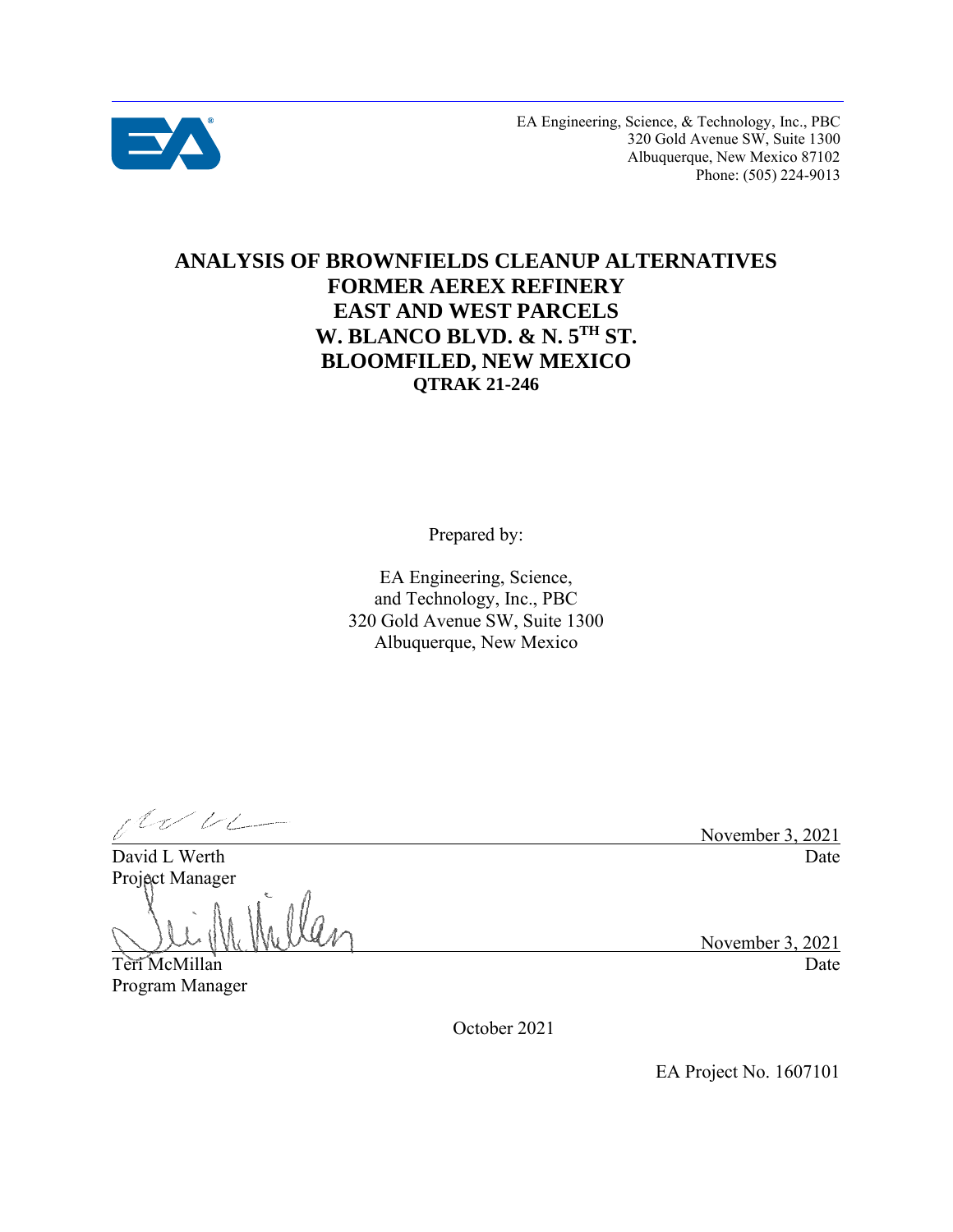## **TABLE OF CONTENTS**

| 1.0 |     |                                               | Page |
|-----|-----|-----------------------------------------------|------|
|     | 1.1 |                                               |      |
|     | 1.2 |                                               |      |
|     | 1.3 |                                               |      |
|     | 1.4 |                                               |      |
| 2.0 |     | APPLICABLE REGULATIONS AND CLEANUP STANDARDS4 |      |
|     | 2.1 |                                               |      |
|     | 2.2 |                                               |      |
|     | 2.3 |                                               |      |
| 3.0 |     |                                               |      |
|     | 3.1 |                                               |      |
|     | 3.2 |                                               |      |
|     | 3.3 |                                               |      |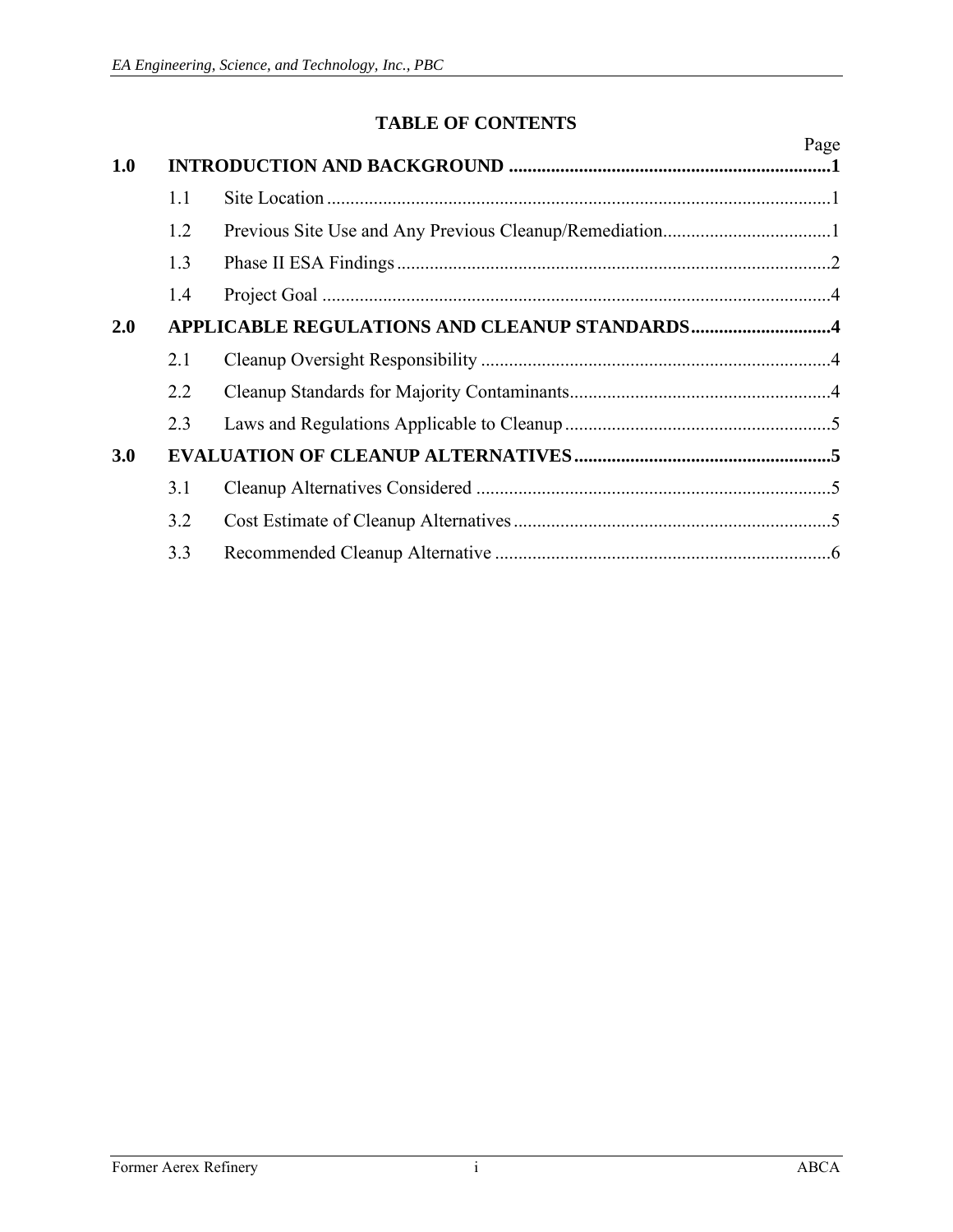## **LIST OF TABLES**

| Table 1 | Analysis of Brownfields Cleanup Alternatives for East Parcel |
|---------|--------------------------------------------------------------|
| Table 2 | Detailed Cost Analysis for Alternatives 2 and 3              |

#### **LIST OF FIGURES**

- Figure 1 Property Layout and Sampling Locations Map
- Figure 2 East Parcel Excavation Alternatives 2 & 3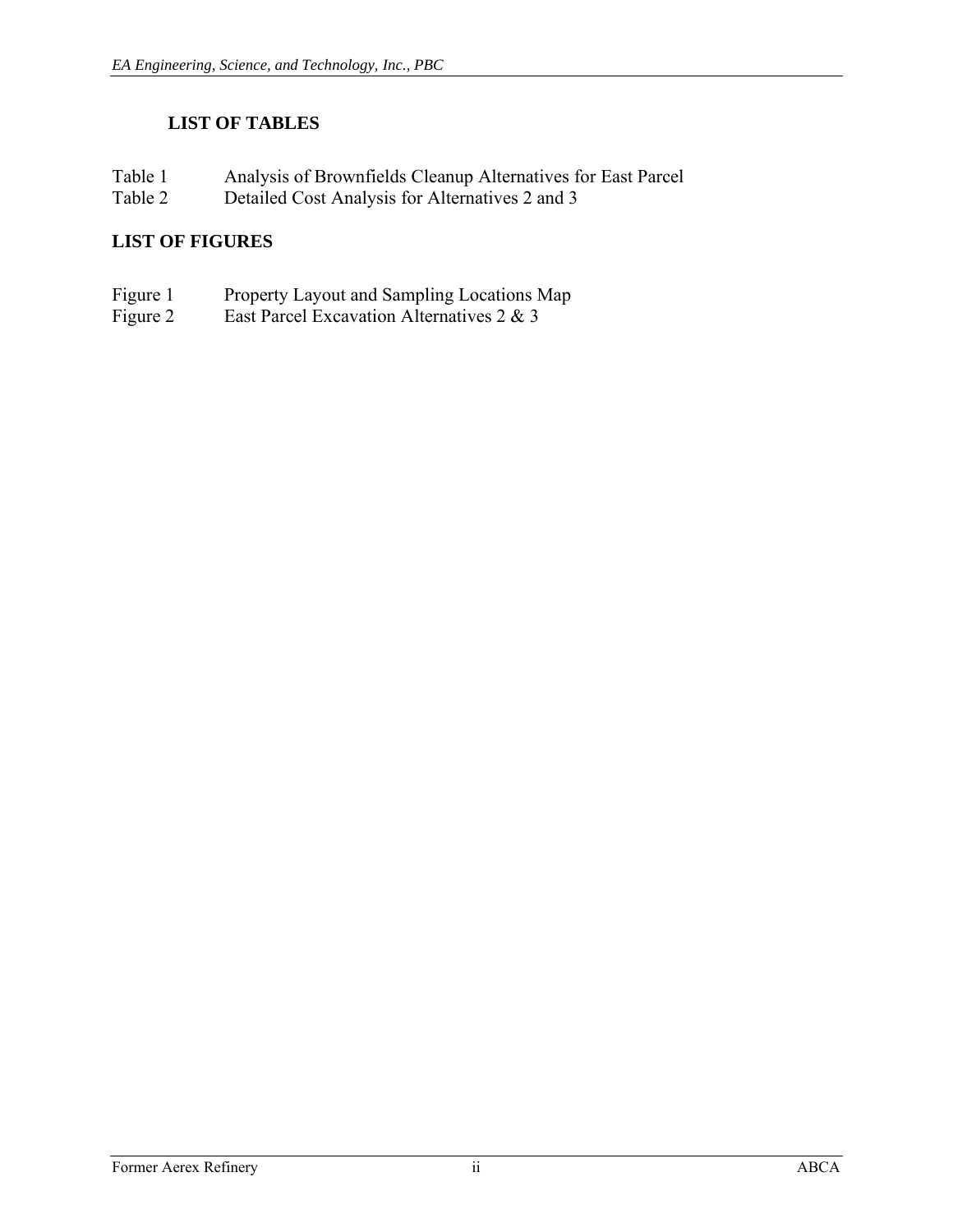#### **1.0 INTRODUCTION AND BACKGROUND**

#### <span id="page-5-1"></span><span id="page-5-0"></span>**1.1 Site Location**

The Former Aerex Refinery East and West Parcels located at the intersection of West Blanco Boulevard and North 5<sup>th</sup> Street, Bloomfield, New Mexico.

### <span id="page-5-2"></span>**1.2 Previous Site Use and Any Previous Cleanup/Remediation**

The properties were historically part of the former Aerex Refinery, which operated from approximately 1932 to the 1960s and was dismantled in the late 1980s. Crude oil was refined from wells located in the Bloomfield area using fractional distillation to produce gasoline, kerosene, and other petroleum products. The following summarizes the background of each parcel:

### West Parcel

The property is approximately 6.63 acres in size and is currently vacant, except for two concrete foundations, concrete debris, and two plugged oil wells (Figure 1). Three monitoring wells are present on the property associated with the Bloomfield Crude Station New Mexico Oil Conservation Division (OCD) release site. Well MW-7 periodically has non-aqueous phase liquid present. The Bloomfield Crude Station site is located adjacently north and east of the West Parcel. A Phase I Environmental Site Assessment was completed in 2019, which concluded that it was unknown whether subsurface features associated with the former refinery remain in place and that based on the previous site assessments on the East Parcel, which indicated petroleum contamination was present, that the West Parel may be impacted as well.

#### East Parcel

The East Parcel is approximately 4.0 acres and includes no structures (Figure 1) but does contain concrete foundations and debris. This parcel was assessed in 1998 and 1990 by the New Mexico Environment Improvement Department. A soil vapor survey and three monitoring wells were installed. Soil with hydrocarbon staining were observed in boring MW-2 and heavy crude oilstained soils, sheen and odor were observed in MW-3. Depth to water ranged from 6.17 to 6.34 feet (ft) below ground surface (bgs) in 1990. Soil and groundwater have been impacted with petroleum products based on previous site assessments.

In 1994, EPA completed a Site Inspection Prioritization at the East Parcel. It was concluded that since an oil refinery operated at the site, the onsite source of contamination and associated waste were excluded from the Comprehensive Environmental Response, Compensation, and Liability Act. The site was referred to the OCD.

In 2006, Kleinfelder completed a subsurface assessment of the East Parcel for the OCD (Kleinfelder 2006). Sixty-nine (69) direct push borings were advanced on the East Parcel within a grid pattern. Soil samples were collected continuously to depths ranging from 12 to 20 ft bgs to vertically delineate soil contamination. Soil samples were field screened and based on field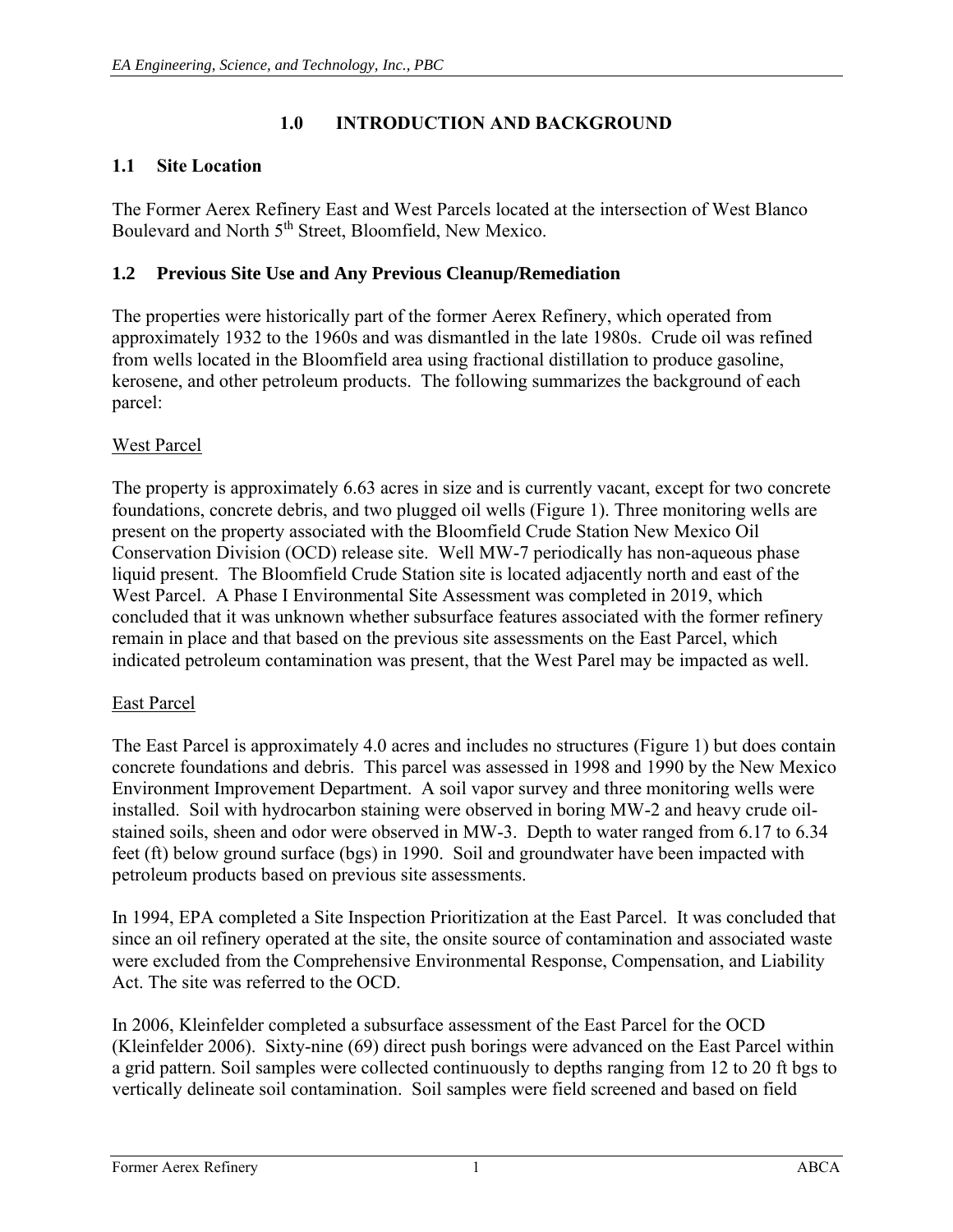screening results, 20 soil samples were submitted for laboratory analysis for benzene, toluene, ethylbenzene, and xylenes (BTEX) and total petroleum hydrocarbons (TPH) full range. Three soil samples were analyzed for metals. MW-3 could not be located, and a new well MW-3K was installed within the same area. All three wells were sampled for volatile organic compounds and metals. LNAPL was present in MW-3K and in boring K-4. Only one well had concentrations above the New Mexico Water Quality Control Commission (NMWQCC) standard; well MW-3K had a total naphthalenes concentration of 180 micrograms per liter  $(\mu g/L)$ and magnesium at 9.8 milligrams per liter (mg/L).

The Kleinfelder subsurface assessment determined soil beneath the site consists of predominantly silty sands and clayey sands with clay layers. Soil contamination on the East Parcel was limited to four areas per the Kleinfelder report. However, following New Mexico Environment Department (NMED) Risk Assessment Guidance for Investigation and Remediation, soil concentrations were compared to NMED soil screening levels (SSLs). Based on this comparison, TPH concentrations for gasoline range organic (GRO) and diesel range organic (DRO) exceed residential SSLs in several borings. Soil analytical results indicated that BTEX and metals were below residential SSLs.

#### Phase II ESA

From May through October 2021, EA Engineering, Science, and Technology, Inc., PBC conducted Phase II ESA activities on both the East and West Parcels (EA 2021). The Phase II ESA included a ground penetrating radar (GPR) survey, passive soil gas (PSG) assessment and trenching on the West Parcel. On both the East and the West Parcel stockpile soil sampling, soil borings installation and associates soil sampling, groundwater sampling, and active soil gas (ASG) sampling were conducted.

#### <span id="page-6-0"></span>**1.3 Phase II ESA Findings**

Findings from the Phase II ESA conducted in 2021 for each parcel are as follows:

General results:

- Soil encountered in the subsurface on the West and East Parcels was predominantly silty sand, clay, and poorly graded sand. Some clayey sand was also encountered. This would be classified as a Type B soil.
- No stockpile soil samples collected from either the East or West Parcels exceeded NMED SSLs.
- The GPR survey conducted on May 7, 2021, indicated the existence of several unknown underground anomalies. Upon trenching and potholing in the vicinity of the anomalies, no underground storage tanks or other intact structures were present. Only pieces of metal were observed.
- The PSG survey resulted in detections of toluene, ethylbenzene, isopropylbenzene, trimethylbenzenes, xylenes, and TPH in the soil gas of the West Parcel. Based on these results borings were installed and soil gas, soil and grab groundwater samples were collected.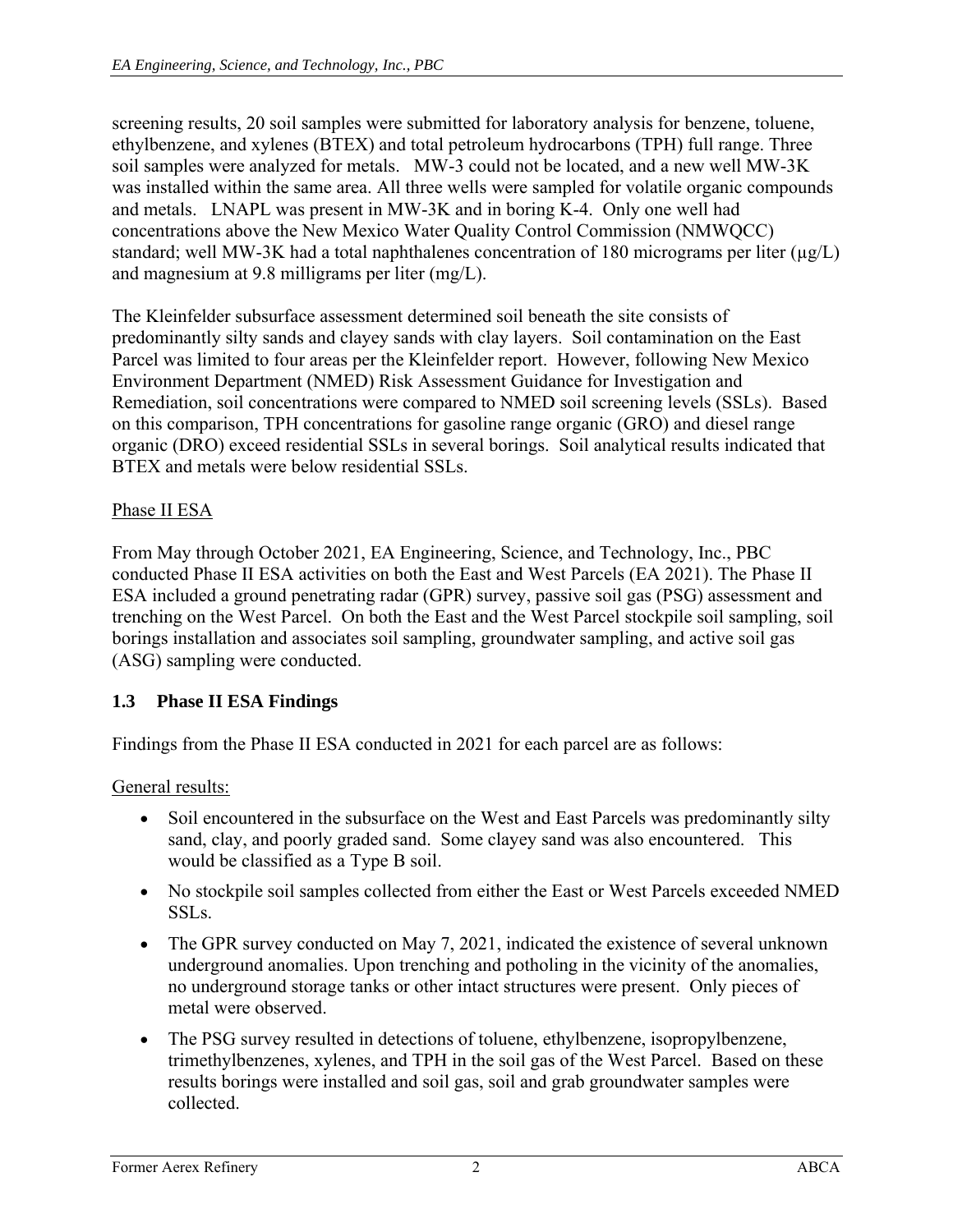West parcel soil and groundwater results:

- No soil samples collected from soil borings installed in the West Parcel exceeded the residential or construction worker pathway NMED SSLs (Figure 1). Sample WSB05- 24.0 (24-foot interval) exceeded the dilution attenuation factor (DAF) 20 SSL for 1,1,2 trichloroethane with a concentration of 4.05 mg/kg. Groundwater was observed in WSB05 at approximately 26 feet below ground surface. However, 1,1,2-trichloroethane was not observed any groundwater samples collected in the west parcel.
- No ASG samples collected from the West Parcel exceeded any of the New Mexico VISLs.
- No groundwater samples collected from the monitoring wells or soil borings installed in the West Parcel exceeded the NMWQCC standards with respect to VOCs. However, NAPL has been observed periodically in well MW-7 (Figure 1). It appears, based on trenching and soil boring installation, that the NAPL associated with well MW-7 is a result of the release at the Bloomfield Crude Station.
- No groundwater samples collected from the monitoring wells or soil borings installed in the West Parcel exceeded the NMWQCC standards with respect to PAHs.
- Dissolved metals were present in all three monitoring wells sampled (MW-5, MW-6, and MW-7). Well MW-5 exceeded the NMWQCC standard with respect to manganese (9,200 µg/L). Well MW-6 exceeded NMWQCC standards with respect to arsenic (38  $\mu$ g/L), iron (8,300  $\mu$ g/L), and manganese (14,000  $\mu$ g/L). Well MW-7 exceeded NMWQCC standards with respect to iron  $(1,100 \mu g/L)$  and manganese  $(3,600 \mu g/L)$ . These metals are a result of reducing conditions associated with the petroleum hydrocarbons present which are attributed to the Bloomfield Crude Station release.

East parcel soil, soil gas, and groundwater results:

- No soil samples collected from soil borings installed in the East Parcel exceeded the NMED SSLs except for sample ESB01-8.0 (8-foot interval) which exceeded the Residential and Industrial SSLs for DRO and MRO with concentrations of 11,000 mg/kg and 6,170 milligrams per kilogram (mg/kg), respectively (Figure 1).
- No ASG samples collected from the East Parcel exceeded any of the New Mexico vapor intrusion screening levels (VISLs).
- Well MW-3K contained NAPL at the time of the assessment activities.
- Groundwater is present at approximately 12 feet below ground surface.
- No groundwater samples collected from the monitoring wells or soil borings installed in the East Parcel exceeded the NMWQCC standards with respect to VOCs except for benzene in sample ESB01 at a concentration of 12  $\mu$ g/L (Figure 1).
- Groundwater sample ESB01 exceeded the NMWQCC standard for total naphthalenes with a combined concentration of 161.6 µg/L. No other groundwater samples collected from the monitoring well or soil borings installed in the East Parcel exceeded the NMWQCC standards with respect to PAHs.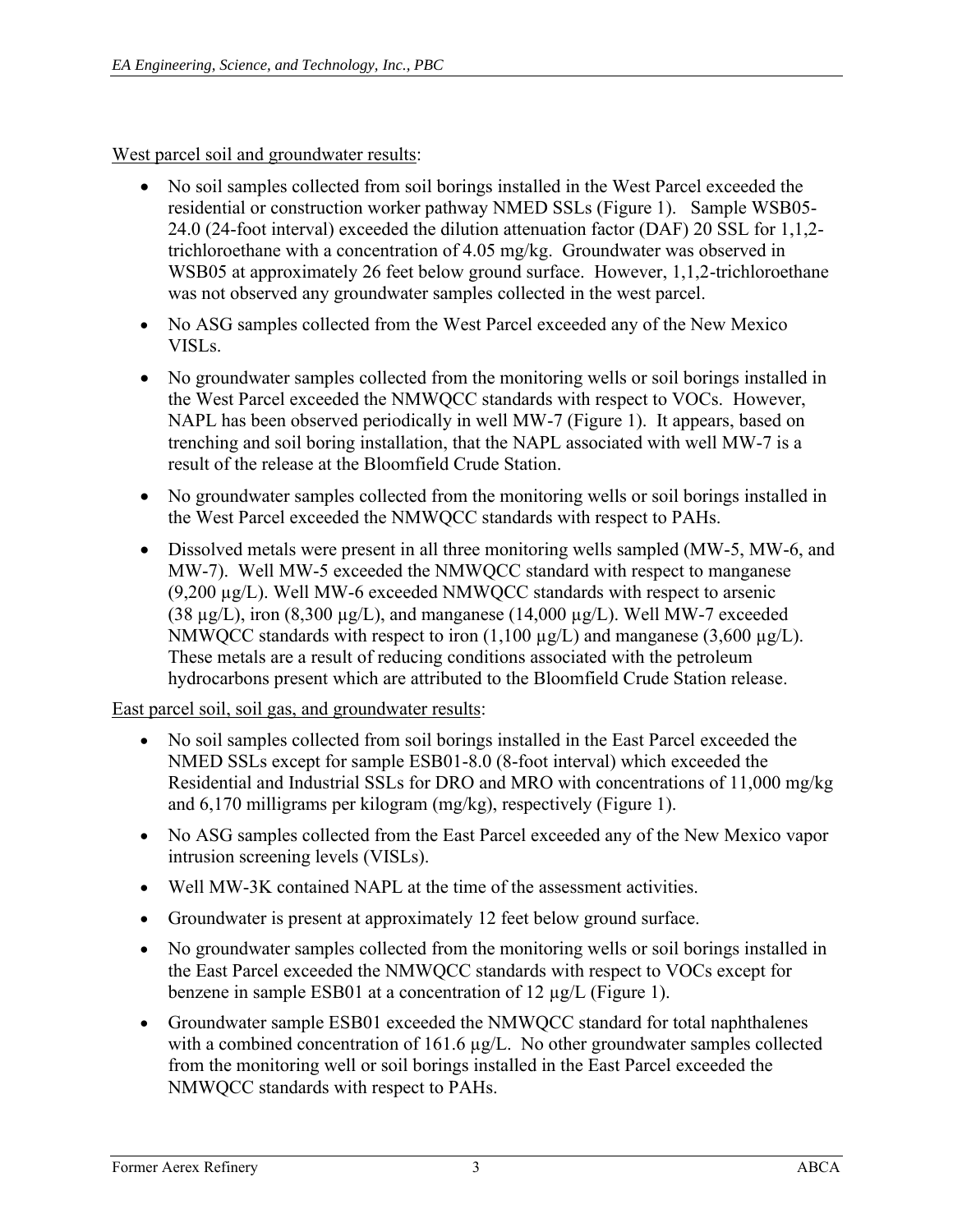• Monitoring wells were sampled for dissolved metals. Only manganese exceeded the NMWQCC standard in the wells sampled (MW-1 and MW-3K) with concentrations of 1,700 µg/L and 1,200 µg/L, respectively. These metals are attributable to reducing conditions associated with the petroleum hydrocarbons present.

#### Summary of Findings:

Based on the findings, the residential and construction/industrial worker pathways for the West Parcel are incomplete. The soil leaching to groundwater pathway is potentially complete in one boring; however, the analyte is not present in any groundwater sample collected. Since any release(s) is considered old, the soil leaching to groundwater pathway is considered incomplete based on direct observation. Contamination present in groundwater is a result of a release from the Bloomfield Crude Station site and is considered trespasser contamination. Further assessment or cleanup of the West Parcel is not required.

The East Parcel residential and construction/industrial worker pathways are complete. Groundwater has been impacted by the release of petroleum. Accordingly, cleanup alternatives will be evaluated for the East Parcel.

## <span id="page-8-0"></span>**1.4 Project Goal**

Currently, these parcels are vacant, and the project goal is to reuse the East and West Parcels of the site as a recreational area to include green space with mixed use recreational space. Cleanup objectives are to clear potential exposure pathways for construction workers and ultimately the general public. Future uses may include bike parking, walking/running trails, splash pad, landscaped areas, and playground. The transformation of these parcels into a recreational area would enhance this area of town and provide an outside space for residents and visitors to enjoy.

## **2.0 APPLICABLE REGULATIONS AND CLEANUP STANDARDS**

## <span id="page-8-2"></span><span id="page-8-1"></span>**2.1 Cleanup Oversight Responsibility**

The City of Bloomfield is working closely with NMED and its environmental contractor (EA) to evaluate cleanup alternatives to achieve site conditions conducive of reaching project goals outlined in Section 1.4 above. NMED is the regulatory body overseeing the cleanup, and EA is readily able to provide personnel with professional licenses in fields including engineering and geology.

#### <span id="page-8-3"></span>**2.2 Cleanup Standards for Majority Contaminants**

Cleanup standards for soil are documented in the NMED Risk Assessment Guidance for Site Investigations and Remediation and include SSLs for residential, industrial/occupational, and construction worker exposure pathways, soil leaching to groundwater pathway, and groundwater pathways.

Cleanup standards for groundwater are promulgated in New Mexico Administrative Code 20.6.2.3103, Standards for Ground Water of 10,000 mg/L TDS or less, developed by the New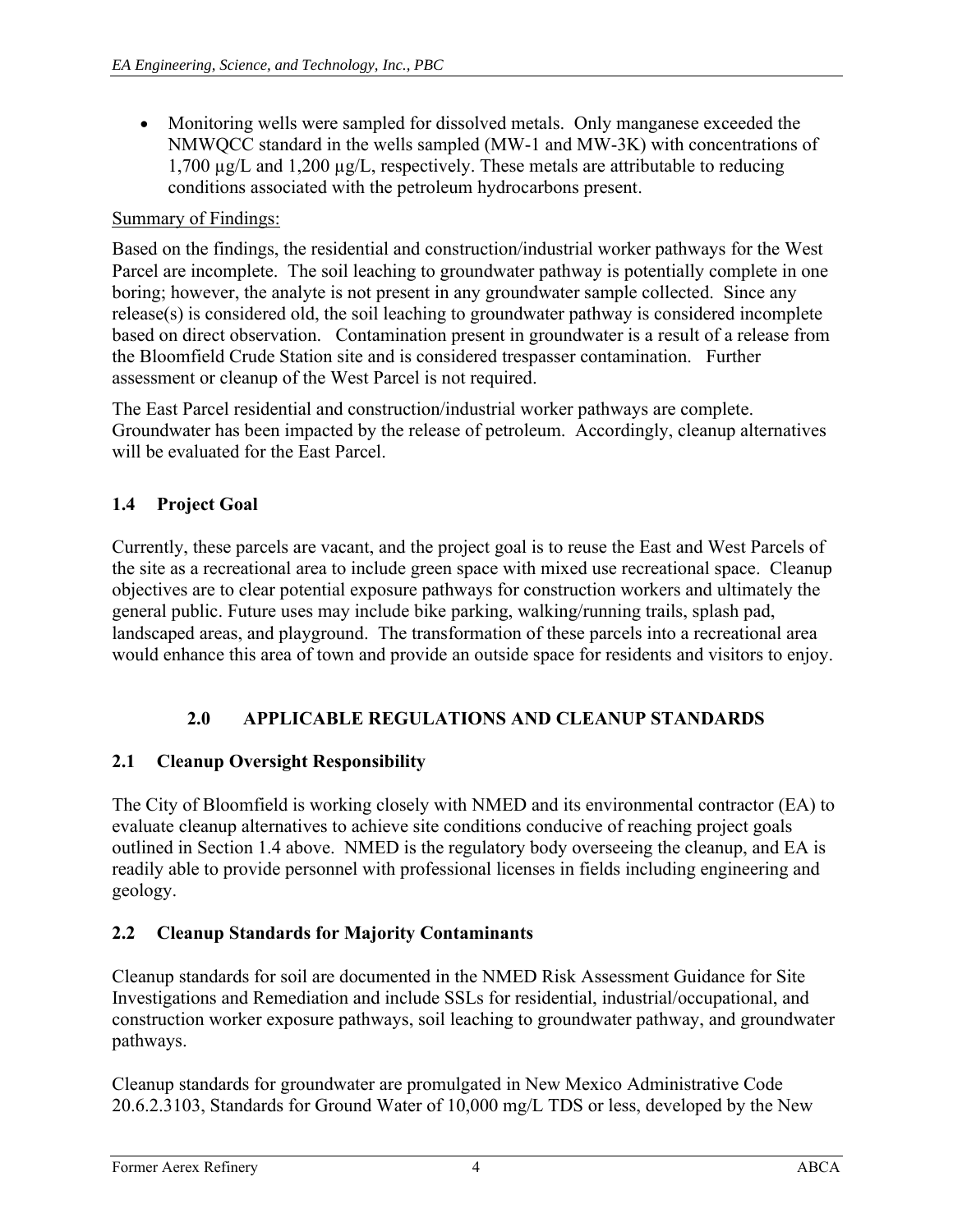Mexico Water Quality Control Commission (NMWQCC).

#### <span id="page-9-0"></span>**2.3 Laws and Regulations Applicable to Cleanup**

Various federal, state, and local laws and regulations including EPA, NMED, and City are applicable to this project. Worker protection under OSHA will also be appropriate. Specifically, the Brownfields Revitalization and the Federal Davis-Bacon Acts are applicable to this cleanup. In addition, City projects receiving Federal funding, adhere to federal, state, and local laws regarding procurement of contractors, equal opportunity, and the participation of small, woman, and minority-owned businesses.

## **3.0 EVALUATION OF CLEANUP ALTERNATIVES**

#### <span id="page-9-2"></span><span id="page-9-1"></span>**3.1 Cleanup Alternatives Considered**

Cleanup is not required in the West Parcel. In the East Parcel, to address contamination, three different alternatives were considered. These include Alternative #1: No Action, Alternative #2: Excavate to 10 Feet, Long-Term Groundwater Monitoring, and Institutional Controls, and #3: Excavate to 15 Feet, Long-Term Groundwater Monitoring, and Institutional Controls. Alternative 1 does not reduce risk or toxicity, mobility, or volume of affected media. Alternative 2 eliminates shallow soil pathways but does not consider groundwater. Alternative 3 eliminates shallow soil pathways and provides source removal in and above the aquifer to facilitate aquifer restoration to standards.

#### <span id="page-9-3"></span>**3.2 Cost Estimate of Cleanup Alternatives**

Tables 1 and 2 summarize the effectiveness, implementability, and cost of each Alternative and are discussed below:

#### Effectiveness

- Alternative #1—No Action. No action will not be effective in achieving soil SSLs or groundwater standards.
- Alternative #2—Excavate to 10 Feet, Long-Term Groundwater Monitoring, and Institutional Controls (Figure 2). Alternative #2 will be effective at eliminating shallow soil toxicity, mobility, and volume (TMV) and potentially complete/complete pathways. Recreational use will be protective upon completion with minor short-term risk to the public related to construction and over road waste hauling for disposal. However, this alternative allows for residual NAPL to remain in place, sourcing groundwater contamination for a long period of time. Accordingly, thirty years of long-term groundwater monitoring with institutional controls would be included accordingly.
- Alternative #3—Excavate to 15 Feet, Long-Term Groundwater Monitoring, and Institutional Controls (Figure 3). Alternative #3 will be effective at eliminating shallow soil TMV and potentially complete/complete pathways. Source NAPL and smear zone removal with this alternative would be final and permanent. Recreational use will be protective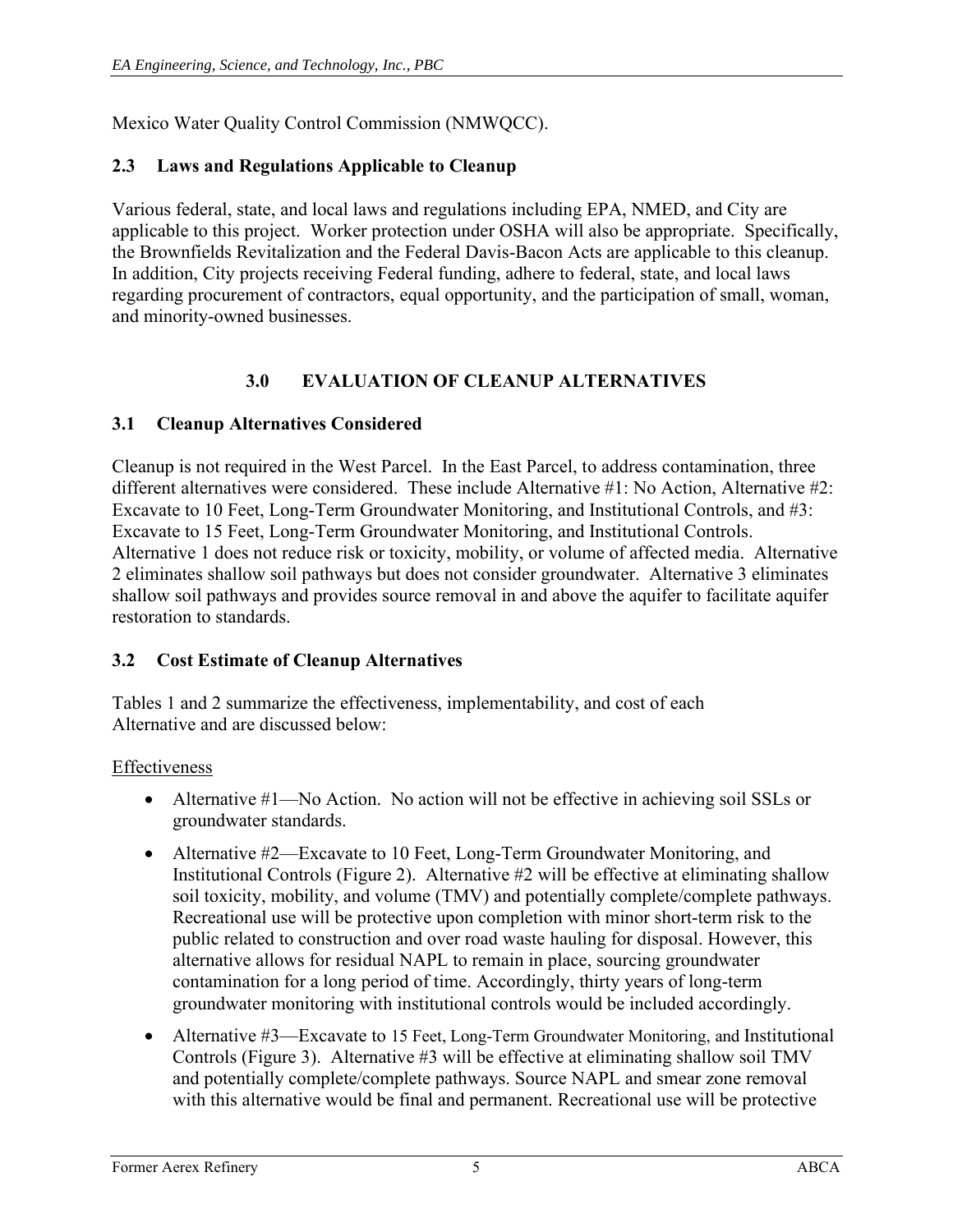upon completion with minor risk to the public related to construction and over road waste hauling for disposal. Attenuation of the groundwater plume will follow, and 5 years of long-term groundwater monitoring with institutional controls would be included accordingly. Alternative #3 affords the opportunity for site closure in a reasonable time frame.

#### Implementability

- Alternative #1—No Action is implementable.
- Alternative #2— Excavate to 10 Feet, Long-Term Groundwater Monitoring, and Institutional Controls is implementable.
- Alternative #3— Excavate to 15 Feet, Long-Term Groundwater Monitoring, and Institutional Controls is implementable.

**Cost** 

- Alternative  $#1$ —No Action. There will be no costs under this alternative.
- Alternative #2—Excavate to 10 Feet, Long-Term Groundwater Monitoring, and Institutional Controls. Costs associated for this alternative are estimated to be \$324,502.
- Alternative #3—Excavate to 15 Feet, Long-Term Groundwater Monitoring, and Institutional Controls. Costs associated for this alternative are estimated to be \$393,125.

#### <span id="page-10-0"></span>**3.3 Recommended Cleanup Alternative**

The recommended cleanup alternative is Alternative #3: Excavate to 15 Feet, Long-Term Groundwater Monitoring, and Institutional Controls. Alternative #3 is the only alternative that may result in site closure in a reasonable timeframe. The nominal added cost to complete source removal relative to Alternative #2 provides value. Removal of residual source materials at the point of release will result in attenuation of the solute plume over time.

Alternative #1: No Action cannot be recommended since it does not address site risks and does not reduce contaminant mass or volume. Alternative #2: Excavate to 10 Feet, Long-Term Groundwater Monitoring, and Institutional Controls would be less expensive; however, Alternative #2 would leave in place residual NAPL, sourcing groundwater contamination for a long period of time. Alternative #2 would require a longer term of groundwater monitoring, making it more difficult to implement than Alternative #3.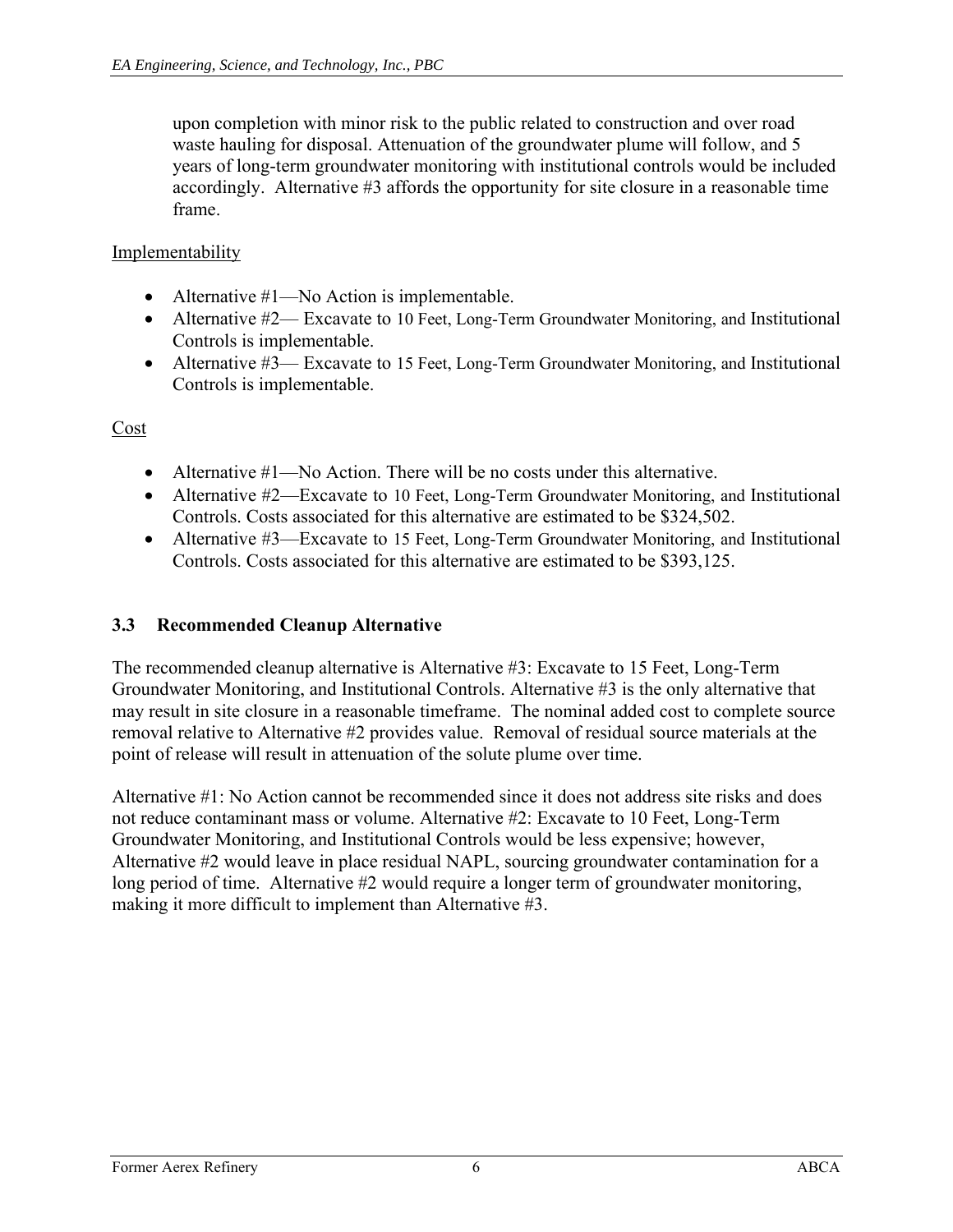**TABLES**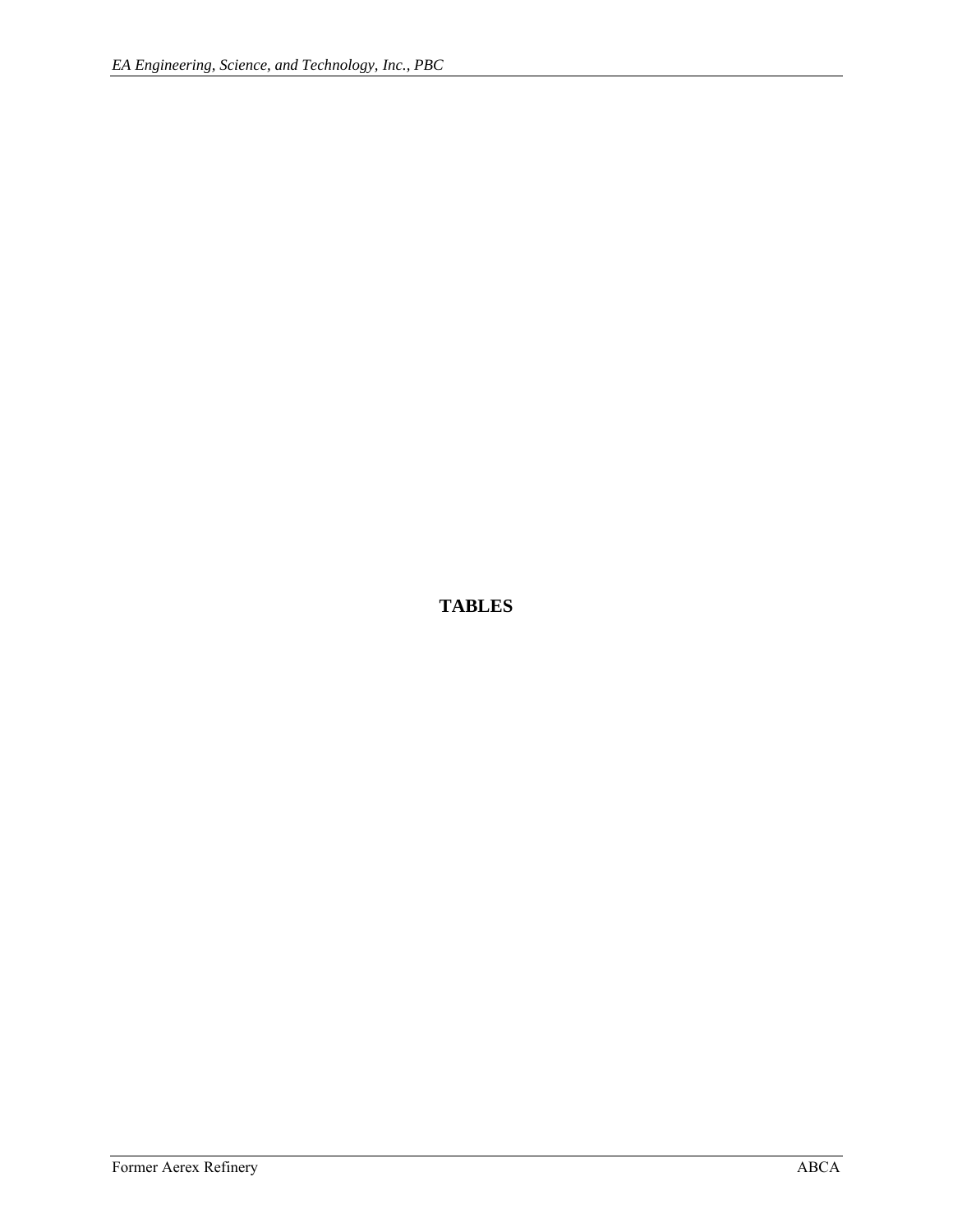#### **TABLE 1. ANALYSIS OF BROWNFIELDS CLEANUP ALTERNATIVES FOR EAST PARCEL FORMER AEREX REFINERY, BLOOMFIELD, NEW MEXICO**

|                             |                                  | <b>Effectiveness</b>                                        |                                     |                                               |                     |                            |              |
|-----------------------------|----------------------------------|-------------------------------------------------------------|-------------------------------------|-----------------------------------------------|---------------------|----------------------------|--------------|
|                             |                                  |                                                             |                                     | <b>Reduction in Toxicity, Mobility,</b>       |                     |                            |              |
| <b>Clean up Alternative</b> | <b>Compliance with Standards</b> | <b>Short Term Effectiveness</b>                             | <b>Long-Term Effectiveness</b>      | and Volume                                    | Implementability    | <b>Recreation Reuse</b>    | Cost         |
| No Action                   | Will not achieve SSLs or         | Not effective                                               | Not effective                       | No reduction in TMV                           | This alternative is | No surface soil present    | \$0.00       |
|                             | groundwater standards            |                                                             |                                     |                                               | implementable       | so could be reused for     |              |
|                             |                                  |                                                             |                                     |                                               |                     | recreational purposes.     |              |
|                             |                                  |                                                             |                                     |                                               |                     | However, construction      |              |
|                             |                                  |                                                             |                                     |                                               |                     | worker pathway is          |              |
|                             |                                  |                                                             |                                     |                                               |                     | complete.                  |              |
| Alternative 2 Excavate      | Will achieve SSLs for            | Elimination of shallow soil TMV and                         | Eliminates shallow soil potentially | Eliminates TMV for shallow soil               | This alternative is | Eliminates construction    | \$324,502.00 |
| to 10 feet; 30 years long   |                                  | shallow soil pathways. Will   potentially complete/complete | complete/complete pathways upon     | pathways. Allows residual NAPL implementable. |                     | worker pathway and can     |              |
| term monitoring             | do little to achieve             | pathways are final and permanent.                           | completion. Final and permanent.    | to remain in smear, sourcing                  |                     | be used for recreation     |              |
|                             | NMWQCC standards in              | Recreational reuse will be protective                       | Allows residual NAPL to remain in   | groundwater contamination for                 |                     | purposes including         |              |
|                             | affected groundwater.            | upon completion. Minor risk to                              | place sourcing groundwater          | a long time.                                  |                     | installation of subsurface |              |
|                             |                                  | public related construction and over                        | contamination for a long period of  |                                               |                     | structures such as         |              |
|                             |                                  | road waste hauling to land farm.                            | time. 30 years of long-term         |                                               |                     | irrigation system and      |              |
|                             |                                  |                                                             | monitoring is included accordingly. |                                               |                     | restroom and pavilian      |              |
|                             |                                  |                                                             |                                     |                                               |                     | utilities and foundations. |              |
| Alternative 3 Excavate      | Will achieve SSLs for            | Elimination of shallow soil TMV and                         | Eliminates shallow soil potentially | Eliminates TMV for shallow soil               | This alternative is | Can be used for            | \$393,125.00 |
| to 15 Feet 5 years long-    |                                  | shallow soil pathways. Will potentially complete/complete   | complete/complete pathways upon     | pathways. Eliminates residual                 | implementable.      | recreation purposes.       |              |
| term monitoring             | remove residual NAPL             | pathways are final and permanent.                           | completion. Removes residual NAPL   | NAPL smear zone and                           |                     | Unlimited reuse            |              |
|                             | smear zone and restore           | Source removal is final and                                 | and eliminates future sourcing of   | contaminant mass souce in                     |                     | including installation of  |              |
|                             | source zone groundwater          | permanent. Recreational reuse will                          | contaminants to groundwater.        | source area. Will allow solute                |                     | subsurface structures      |              |
|                             | to near NMWQCC                   | be protective upon completion.                              | Attenuation of solute plume will    | plume to attenuate once                       |                     | such as irrigation system  |              |
|                             |                                  | standards via emplacement Minor risk to public related      | follow. 5 years of long-term        | sourcing is removed.                          |                     | and restroom and           |              |
|                             | of clean fill.                   | construction and over road waste                            | monitoring is included.             |                                               |                     | pavilion utilities and     |              |
|                             |                                  | hauling to land farm.                                       |                                     |                                               |                     | foundations.               |              |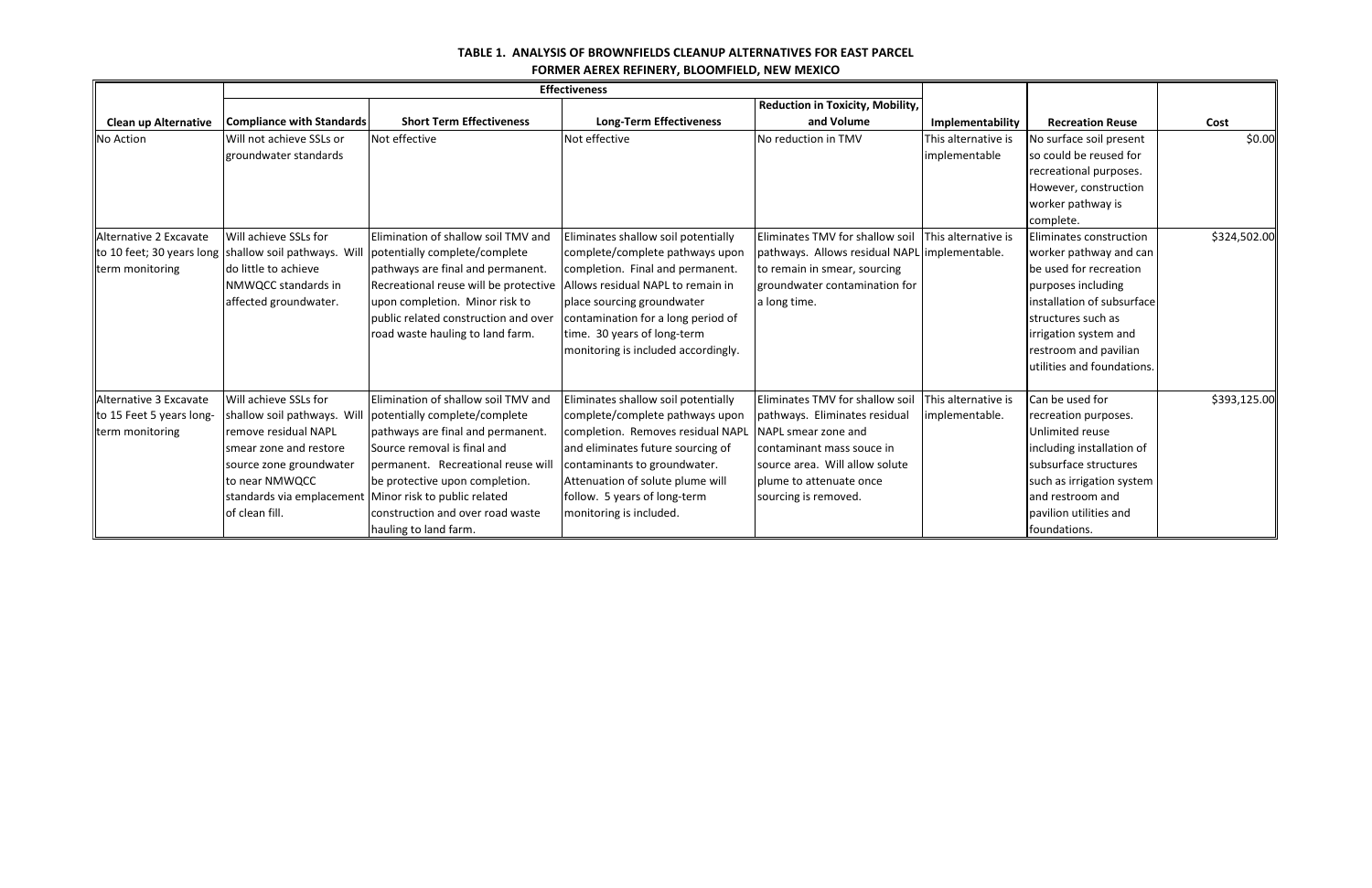#### **TABLE 2. DETAILED COST ANALYSIS FOR ALTERNATIVES 2 AND 3 FORMER AEREX REFINERY, BLOOMFIELD, NEW MEXICO**

| Alternative 2 Excavate to 10 feet - 4,520 CY Bank Excavation 1,482 CY Bank Waste (1,927 CY Swelled) |    |        |                              |              |     |           |                                                      |  |  |
|-----------------------------------------------------------------------------------------------------|----|--------|------------------------------|--------------|-----|-----------|------------------------------------------------------|--|--|
| Number                                                                                              |    |        | Extended                     |              |     |           |                                                      |  |  |
|                                                                                                     |    | Rate   | Units                        | Units        |     | Price     | <b>Notes</b>                                         |  |  |
| Equipment mobilization demobilization                                                               | \$ | 5,000  | LS.                          | 1            | \$  | 5,000     |                                                      |  |  |
| Fencing, Barricades, Traffic Plans                                                                  | \$ | 5,000  | LS.                          | $\mathbf{1}$ | \$  | 5,000     |                                                      |  |  |
| Hydraulic Excavator, Operator and Fuel                                                              | \$ | 200    | Hour                         | 72           | \$  |           | 14,400 500 CY per 8 hour day production rate         |  |  |
| Loader, Operator, Fuel                                                                              | \$ | 120    | Hour                         | 72           | \$  |           | 8,640 Segrate waste, dress site, load trucks         |  |  |
| Tipping fee at Land Farm                                                                            | \$ | 20     | <b>CY</b>                    | 1927         | \$  |           | 38,540 1,482 CY Waste Bank x 1.3 Swell               |  |  |
| Twenty yard dump trucks, operator, fuel                                                             | \$ | 120    | Hour                         | 193          | \$. |           | 23,160 Three hours roundtrip per 20 CY load and haul |  |  |
| Backfill and Compact, Loader, Operator, Fuel                                                        | \$ | 120    | Hour                         | 72           | \$. |           | 8,640 500 CY per 8 hour day production rate          |  |  |
| Confirmation sampling                                                                               | \$ | 120    | Sample                       | 12           | \$  |           | 1,440 Three samples per side wall                    |  |  |
| Sampling and Analysis per 100 CY                                                                    | \$ | 180    | Sample                       | 20           | \$. | 3,600     |                                                      |  |  |
| Install monitoring wells                                                                            | \$ | 4,000  | Each                         | 3            | \$  |           | 12,000 Includes oversight, sampling and reporting    |  |  |
| Repair monitoring well (MW-2)                                                                       | \$ | 1,000  | Each                         | $\mathbf{1}$ | \$  | 1,000     |                                                      |  |  |
| <b>Institutional Controls</b>                                                                       | \$ | 3,500  | LS.                          | $\mathbf{1}$ | \$  | 3,500     |                                                      |  |  |
| Long-Term Monitoring (30-years)                                                                     | \$ | 78,402 | LS                           | $\mathbf{1}$ | \$  |           | 78,402 30-years LTM at present worth                 |  |  |
|                                                                                                     |    |        | <b>Construction Subtotal</b> |              |     | \$203,322 |                                                      |  |  |
| Plans and Coordination @ 10% Construction                                                           |    |        |                              |              |     | 20,332    |                                                      |  |  |
| Construction Management and Oversight @ 15%                                                         |    |        |                              |              |     | 30,498    |                                                      |  |  |
| Completion Report @ 8%                                                                              |    |        |                              |              |     | 16,266    |                                                      |  |  |
|                                                                                                     |    |        |                              |              |     | \$270,418 |                                                      |  |  |
|                                                                                                     |    |        | Contingency @ 20%            |              | S.  | 54,084    |                                                      |  |  |
|                                                                                                     |    |        |                              |              |     | \$324,502 |                                                      |  |  |
|                                                                                                     |    |        |                              |              |     |           |                                                      |  |  |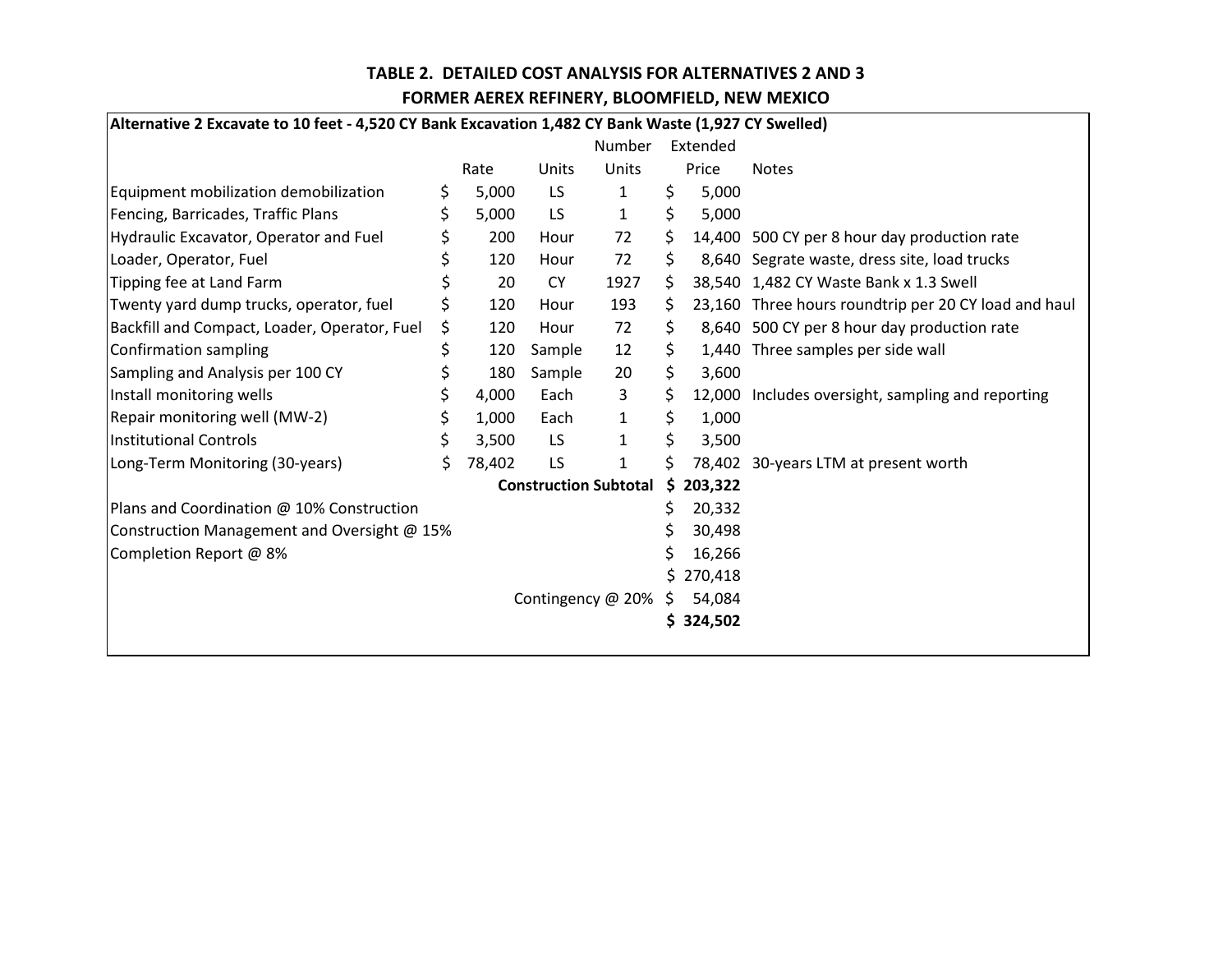#### **TABLE 2. DETAILED COST ANALYSIS FOR ALTERNATIVES 2 AND 3 FORMER AEREX REFINERY, BLOOMFIELD, NEW MEXICO**

#### **Alternative 3 Excavate to 15 Feet - 7,500 CY Bank Excavation 3,333 CY Bank Waste (4,333 CY Swelled)**

| Rate<br>\$<br>5,000<br>\$<br>5,000<br>\$<br>200<br>120<br>\$<br>20<br>\$<br>120 | <b>Units</b><br>LS<br>LS.<br>Hour<br>Hour<br><b>CY</b> | Units<br>1<br>1<br>120<br>120 | \$       | Price<br>5,000<br>5,000                           | <b>Notes</b>                                          |
|---------------------------------------------------------------------------------|--------------------------------------------------------|-------------------------------|----------|---------------------------------------------------|-------------------------------------------------------|
|                                                                                 |                                                        |                               |          |                                                   |                                                       |
|                                                                                 |                                                        |                               |          |                                                   |                                                       |
|                                                                                 |                                                        |                               |          |                                                   |                                                       |
|                                                                                 |                                                        |                               |          |                                                   | 24,000 500 CY per 8 hour day production rate          |
|                                                                                 |                                                        |                               | S        |                                                   | 14,400 Segrate waste, dress site, load trucks         |
|                                                                                 |                                                        | 4,333                         | S.       |                                                   | 86,660 3,333 CY Waste Bank x 1.3 Swell                |
|                                                                                 | Hour                                                   | 434                           |          |                                                   | 52,080 Two hours roundtrip per 20 CY load and haul    |
| \$<br>120                                                                       | Hour                                                   | 120                           | S        |                                                   | 14,400 500 CY per 8 hour day production rate          |
| \$<br>120                                                                       | Sample                                                 | 17                            | S        |                                                   | 2,040 3 Samples per sidewall; one sample per 2,000 SF |
| 180                                                                             | Sample                                                 | 44                            |          | 7,920                                             |                                                       |
| 4,000                                                                           | Each                                                   | 3                             |          |                                                   | 12,000 Includes oversight, sampling and reporting     |
| 1,000                                                                           | Each                                                   | $\mathbf{1}$                  | \$       | 1,000                                             |                                                       |
| 3,500                                                                           | LS.                                                    | $\mathbf{1}$                  |          | 3,500                                             |                                                       |
| 18,319                                                                          | LS                                                     | 1                             |          |                                                   | 18,319 5-years LTM                                    |
|                                                                                 |                                                        |                               | S        | 246,319                                           |                                                       |
|                                                                                 |                                                        |                               |          | 24,632                                            |                                                       |
|                                                                                 |                                                        |                               |          | 36,948                                            |                                                       |
|                                                                                 |                                                        |                               |          | 19,706                                            |                                                       |
|                                                                                 |                                                        |                               |          | 327,604                                           |                                                       |
|                                                                                 |                                                        |                               | -S       | 65,521                                            |                                                       |
|                                                                                 |                                                        | Total                         |          | \$393,125                                         |                                                       |
|                                                                                 | S<br>Ś.<br>Construction Management and Oversight @ 15% |                               | Subtotal | <b>Construction Subtotal</b><br>Contingency @ 20% | S.                                                    |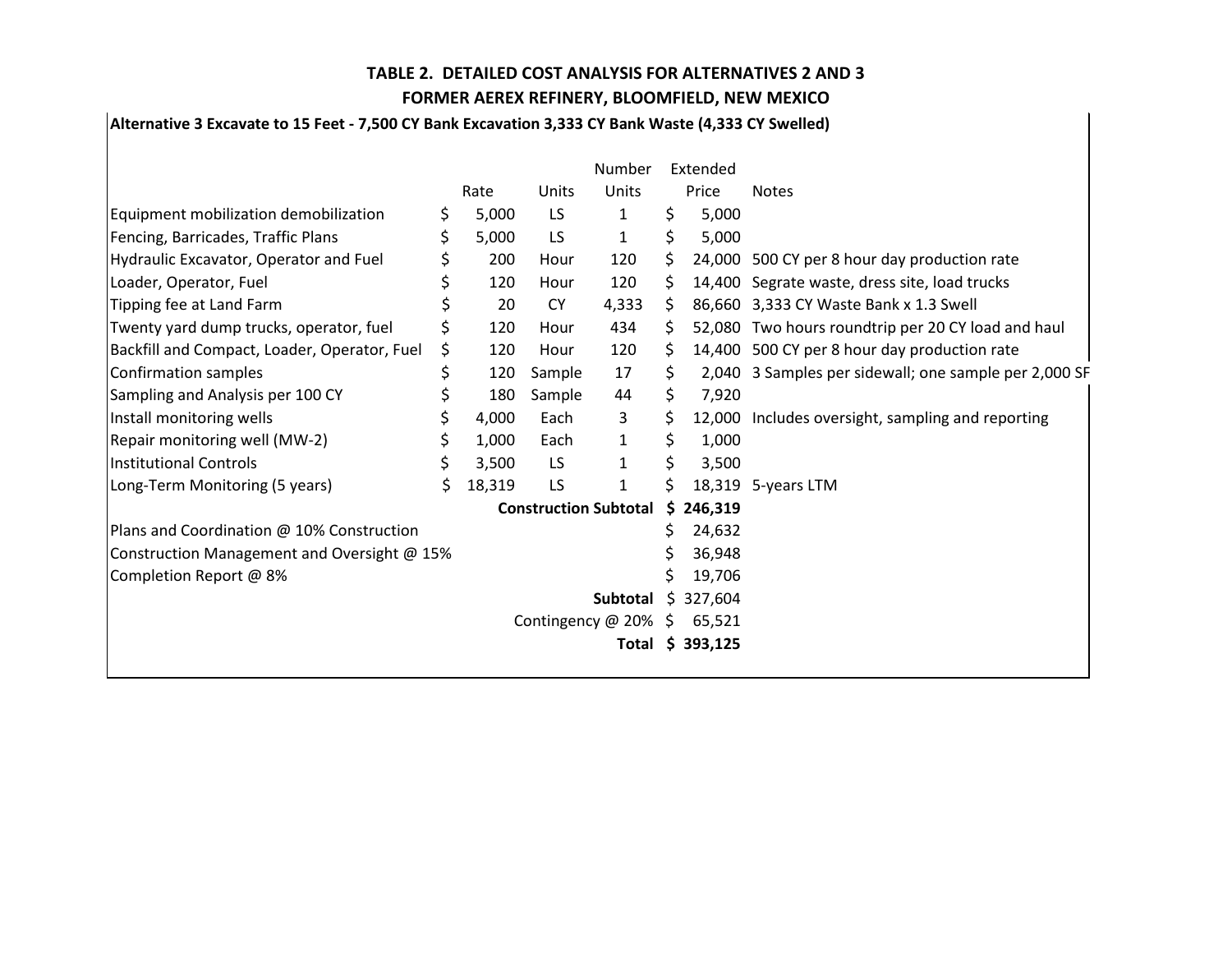#### **TABLE 2. DETAILED COST ANALYSIS FOR ALTERNATIVES 2 AND 3 FORMER AEREX REFINERY, BLOOMFIELD, NEW MEXICO**

| <b>Present Worth Analysis Long-Term Monitoring</b> |     |                                      |      |    |    |        |                                                 |
|----------------------------------------------------|-----|--------------------------------------|------|----|----|--------|-------------------------------------------------|
| Series Present Worth                               |     | $P = A[((1+i)^{n}-1)/((i(1+i)^{n})]$ |      |    |    |        |                                                 |
|                                                    |     |                                      |      |    |    |        | Semi-annual; \$400/well x 5 wells x 2 events/yr |
| Year 0 Monitoring Costs (Semi-Annual)              |     |                                      |      |    | \$ |        | 4,000 (includes reporting)                      |
|                                                    |     | Α                                    |      | n  |    |        |                                                 |
| 5 Years present worth 3% discount factor           |     | 4,000                                | 0.03 | 5  | S  | 18,319 |                                                 |
| 30 Years present worth 3% discount factor          | \$. | 4,000                                | 0.03 | 30 | S. | 78,402 |                                                 |
| Notes:                                             |     |                                      |      |    |    |        |                                                 |
| $CY = Cubic yard(s)$                               |     |                                      |      |    |    |        |                                                 |
| $LS = Lump sum$                                    |     |                                      |      |    |    |        |                                                 |
| LTM = Long-term monitoring                         |     |                                      |      |    |    |        |                                                 |
| $yr = Year$                                        |     |                                      |      |    |    |        |                                                 |
| $P =$ Series Present Worth                         |     |                                      |      |    |    |        |                                                 |
| $A = Yearly monitoring cost$                       |     |                                      |      |    |    |        |                                                 |
| $i = Discount Factor$                              |     |                                      |      |    |    |        |                                                 |
| $n =$ Number of years                              |     |                                      |      |    |    |        |                                                 |
|                                                    |     |                                      |      |    |    |        |                                                 |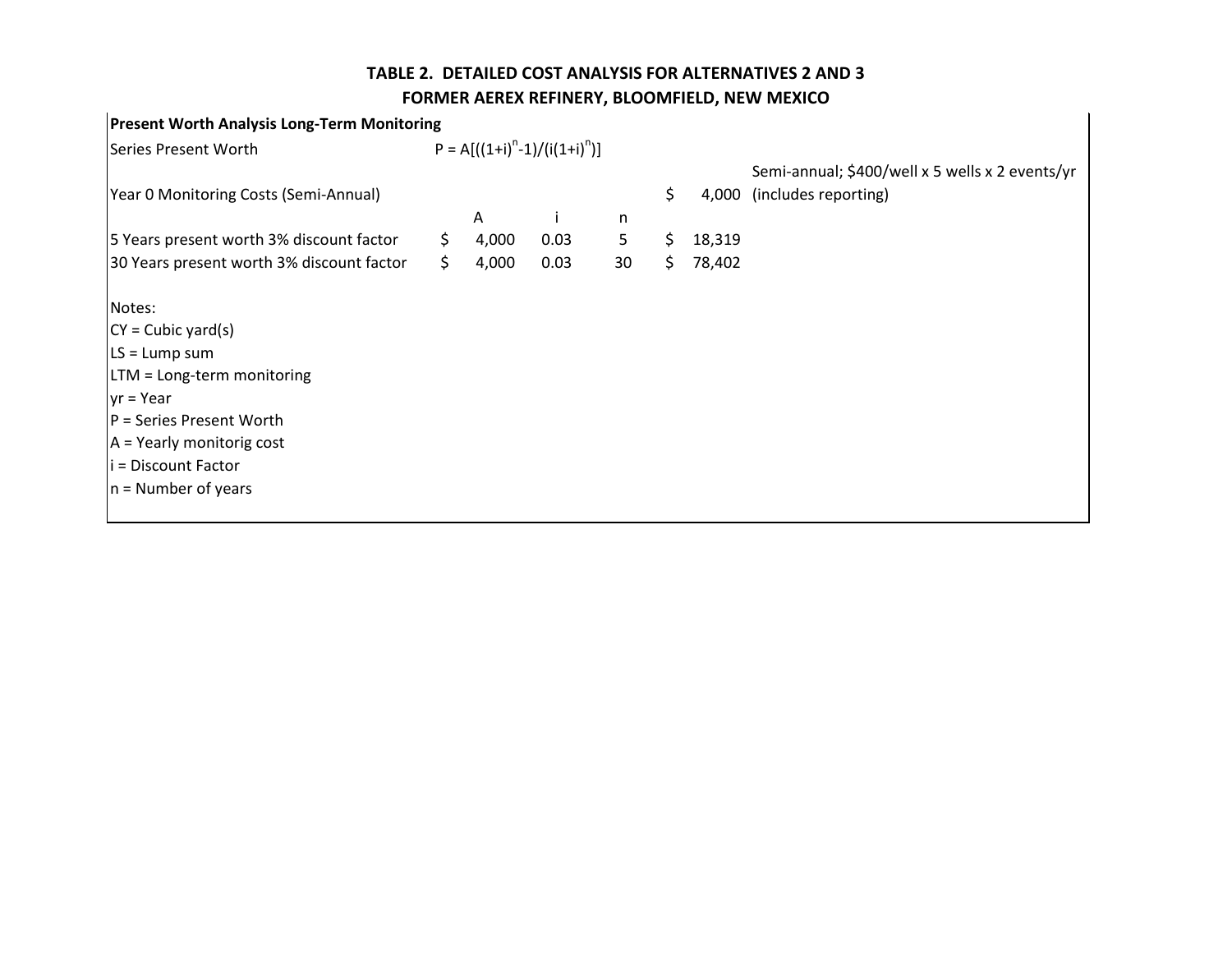**FIGURES**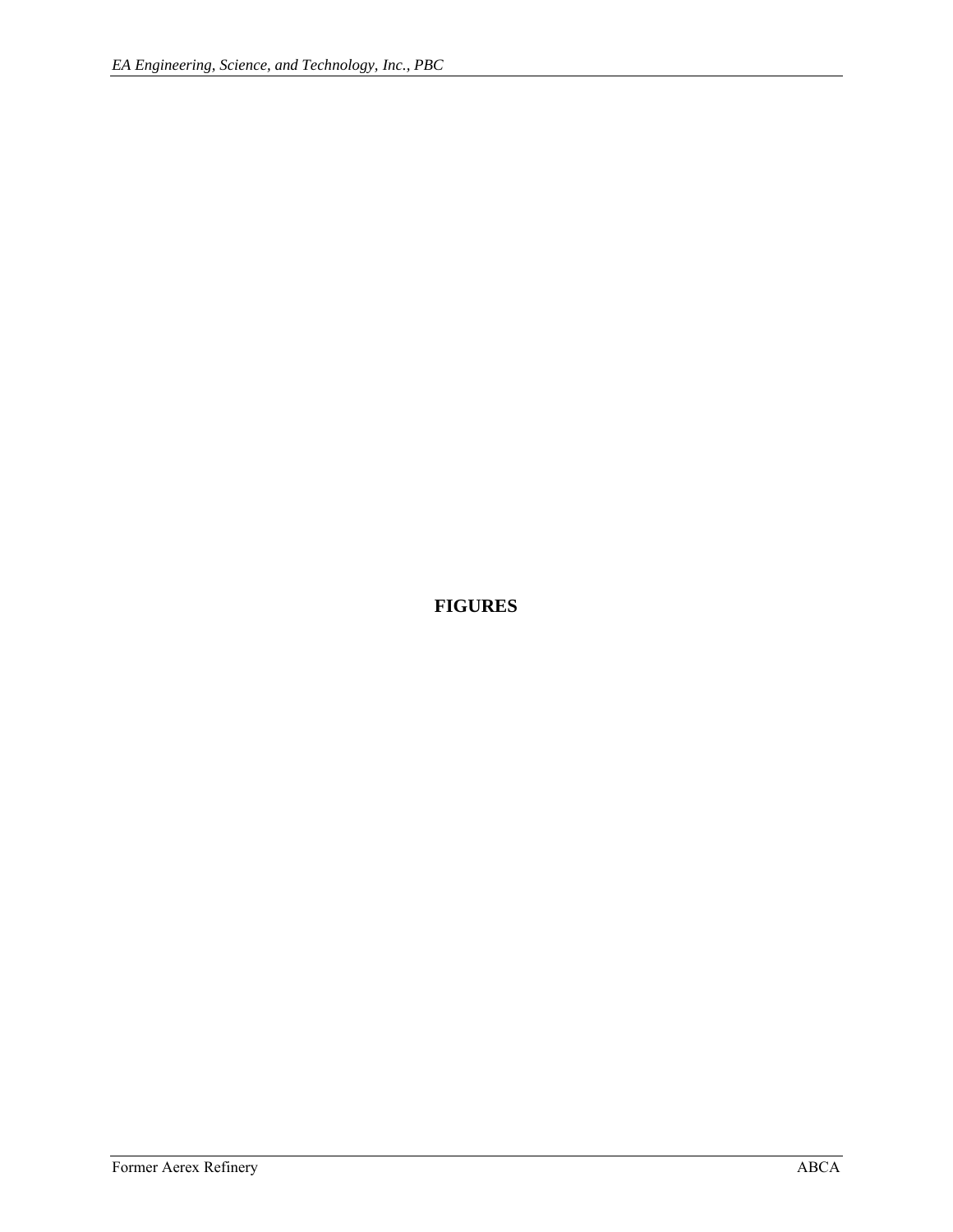

|                                                                                             |                                                            | FIGURE                    |
|---------------------------------------------------------------------------------------------|------------------------------------------------------------|---------------------------|
| MW-3K<br>$\ddot{\bullet}$<br>ESB01<br><b>ESB03</b><br>ESB02<br><b>ESG03</b>                 | Sample Locations Map<br>Site Layout and                    | PROJECT NO.<br>1607101.08 |
| 04<br><b>ESB06</b><br><b>ESB05</b><br><b>ESG02</b><br>ESB09<br><b>ESB07</b>                 |                                                            | 10/27/2021<br>DATE        |
| <b>ESG01</b><br>ESB08                                                                       | Il Environmental Site Assessment                           | SCALE<br>1:1,200          |
| <b>arcel</b>                                                                                | Bloomfield, San Juan County, New Mexico<br>Phase           | CHECKED BY                |
| No. 2063170407483<br>res<br>$\rightarrow$ MW-1<br>Image Source: Google Earth Pro 04/06/2019 | EA Engineering,<br>Science, and<br>  Technology, Inc., PBC | DRAWN BY<br>GM            |
| 100<br>200 Feet<br>0                                                                        |                                                            | DESIGNED BY<br>TM         |